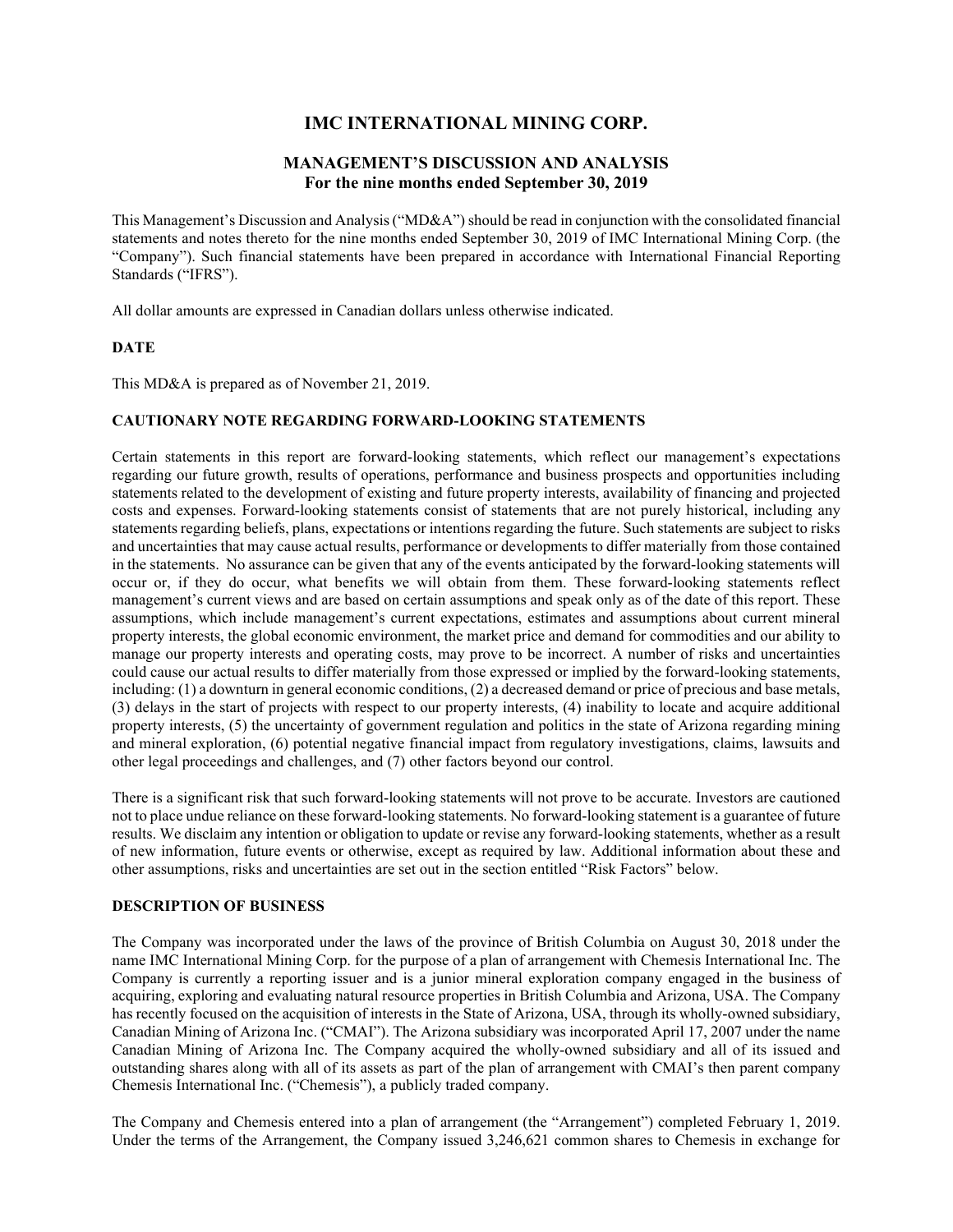Chemesis' 100% interest in Canadian Mining of Arizona Inc. Further, the Company granted 305,000 options at a weighted average exercise price of \$1.02 per option and 229.014 warrants at an exercise price of \$1.00 to complete the transaction.

The Company currently has one exploration property, the Bullard Pass Property located in Arizona, USA, the details of which are set out below. The Company has not yet determined whether its property interests contain reserves that are economically recoverable. The recoverability of amounts shown for resource properties and related deferred exploration expenditures are dependent upon the discovery of economically recoverable reserves, confirmation of the Company's interest in the underlying mineral claims, the ability of the Company to obtain necessary financing to complete the development of the resource property and upon future profitable production or proceeds from the disposition thereof.

The Company notes that it has signed a letter of intent with Orosur Mining Inc. with a view to potentially purchasing its mining, exploration, and prospecting permits in the Isla Cristina Rivera ("ICR") Greenstone Belt of Uruguay. The transaction remains subject to completion of due diligence and receipt of all necessary corporate and regulatory approvals. Orosur Mining Inc. controls, an area of 58,798 hectares (~588 km^2 ) of the ICR greenstone belt including the past producing San Gregorio mine of the Minas de Corrales mining complex. The San Gregorio area holds nine open pits and one underground mine and has produced approximately 1.4Moz of gold since the San Gregorio plant was commissioned in 1997.

## **EXPLORATION ACTIVITY**

#### **BULLARD PASS PROPERTY – ARIZONA, USA**

In 2007 the Canadian Mining of Arizona Inc. staked the DB 1 to 176 mineral claims totalling 3,420 acres and acquired 476.52 acres of Arizona State land under mineral exploration permit #08-111861, for total land holdings of 3,896.52 acres, located in the vicinity of the Harcuvar and Harquahala Mountains, Yavapai County, Arizona (the "Bullard Pass Property"). The Company subsequently reduced its ownership interest in the Bullard Pass Property to 22 claims. The Company has recently staked additional claims to increase the Property to 171 claims. The Company is evaluating the property to determine if further exploration will be performed.

### **OVERALL PERFORMANCE**

On September 26, 2019, the Company completed its listing application and was approved to list its common shares on the CSE under the trading symbol, IMCX.

The net liabilities of the Company increased from \$18,899 as of at December 31, 2018, to \$340,022 as of September 30, 2019 an increase of \$358,921. The most significant assets at March 31, 2019 include: Cash of \$200,418 (December 31, 2018 - \$1), GST receivable of \$6,115 (December 31, 2018 - \$nil) and exploration and evaluation assets of \$255,973 (December 31, 2018 - \$nil). Cash increased by \$200,417 pursuant to financing activities which raised \$416,500 in cash.

The Company spent \$142,654 on exploration and evaluation activities. The Company's liabilities at September 30, 2019 consisted of accounts payable and accrued liabilities of \$122,484 (December 31, 2018 - \$18,900).

#### **DISCUSSION OF OPERATIONS**

The Company has started preliminary exploration and evaluation activities in addition to fees related to the spin out transaction and professional services provided to date. The Company has closed equity financings totalling approximately \$942,500 to fund operations over its Bullard Pass property until such time as its properties are put into commercial production on a profitable basis. Since the plan of arrangement, the Company holds the Bullard Pass exploration property. Please see "Description of Business" for management's plans for the Company.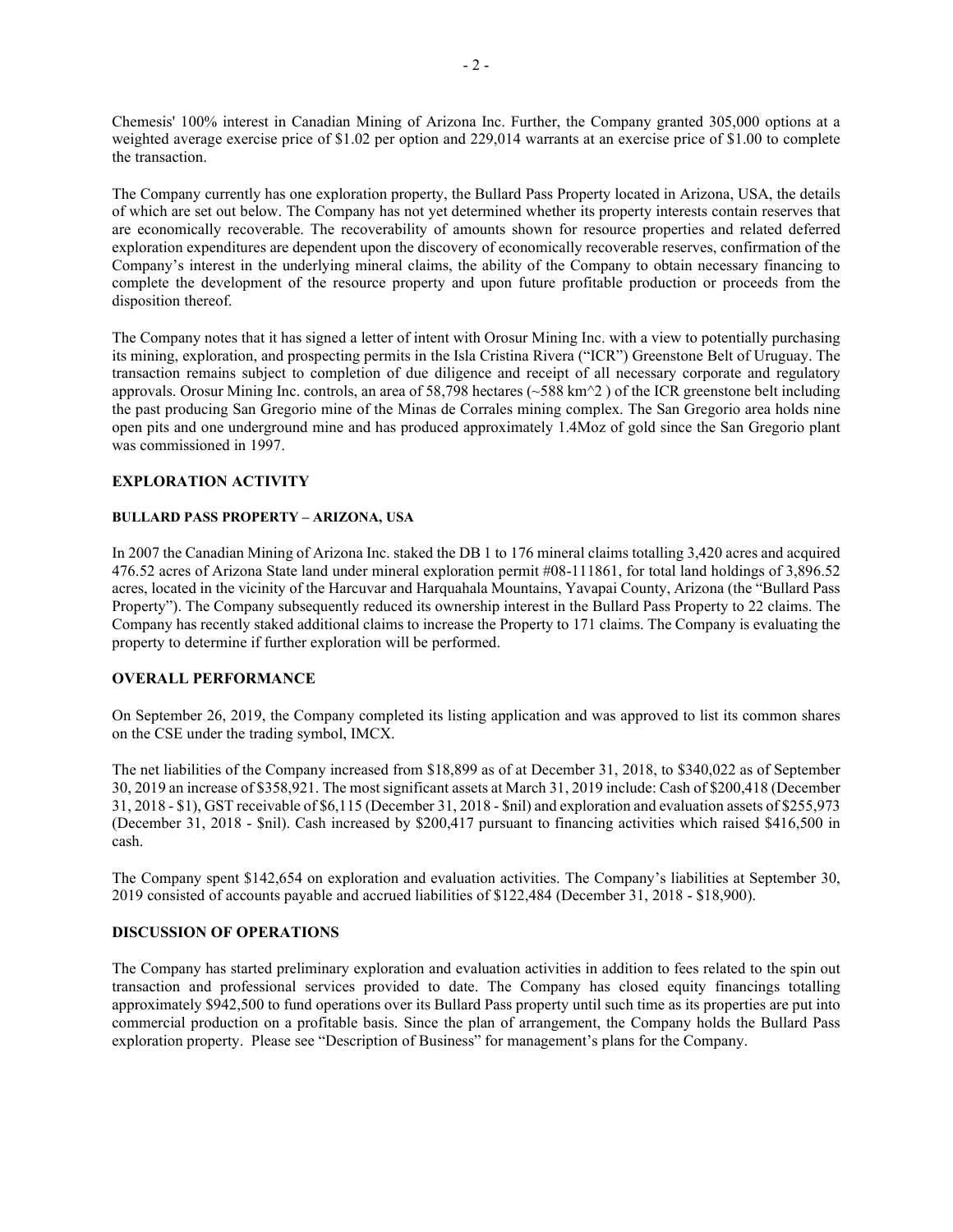As an exploration stage company, the Company has not generated revenues to date from its property and anticipates that it will continue to require equity financing to fund operations until such time as its properties are put into commercial production on a profitable basis. Please see "Description of Business" for management's plans for the Company. The following highlights the key operating expenditures during the current three months ended September 30, 2019.

## **For the nine months ended September 30, 2019**

During the nine months ended September 30, 2019, the Company incurred a net loss of \$461,148. The net loss for the nine months ended September 30, 2019 consists primarily of the following:

- Consulting fees of \$27,450 consists of CEO services used in operational and corporate activities and reflects the needs of the Company as it strengthens exploration and evaluation activities and consists of the fees incurred to complete financing and listing transaction;
- Filing fees of \$24,790 primarily consists of the fees incurred to complete its listing transaction;
- Professional fees of \$112,284 consists of legal fees incurred to complete its listing transaction;
- Share-based payment expense of \$290,250 consists of the fair value of 1,150,000 options granted to officers, directors and consultants as measured by the Black-Scholes option pricing model.

During the nine months ended September 30, 2019, the Company began to conduct field exploration programs. The exploration and evaluation activities were comprised of a 14-day field program that involved core clean-up, classification and logging, and an MMI soil sample program. The exploration costs, which were capitalized, also consisted of claim maintenance and claim staking inherited pursuant to the spin-out transaction with Chemesis International Inc. The Company holds one exploration stage mineral property consisting of the Bullard Pass Property as described under the heading "Description of Business". The Company owns 100% of the Bullard Pass claims and has no contractual obligations to perform work on this property.

## **For the three months ended September 30, 2019**

During the three months ended September 30, 2019, the Company incurred a net loss of \$366,458. The net loss for the three months ended September 30, 2019 consists primarily of the following:

- Consulting of \$9,000 consists of CEO services used in operational and corporate activities and reflects the needs of the Company as it strengthens exploration and evaluation activities;
- Professional fees of \$45,894 consist of the fees incurred to complete its listing transaction;
- Filing fees of \$17,007 primarily consists of the fees incurred to complete its listing transaction;
- Share-based payment expense of \$290,250 consists of the fair value of 1,150,000 options granted to officers, directors and consultants as measured by the Black-Scholes option pricing model.

The Company notes that in the comparative periods, the Company had not yet completed the Spin-out transaction and as such, had no activities.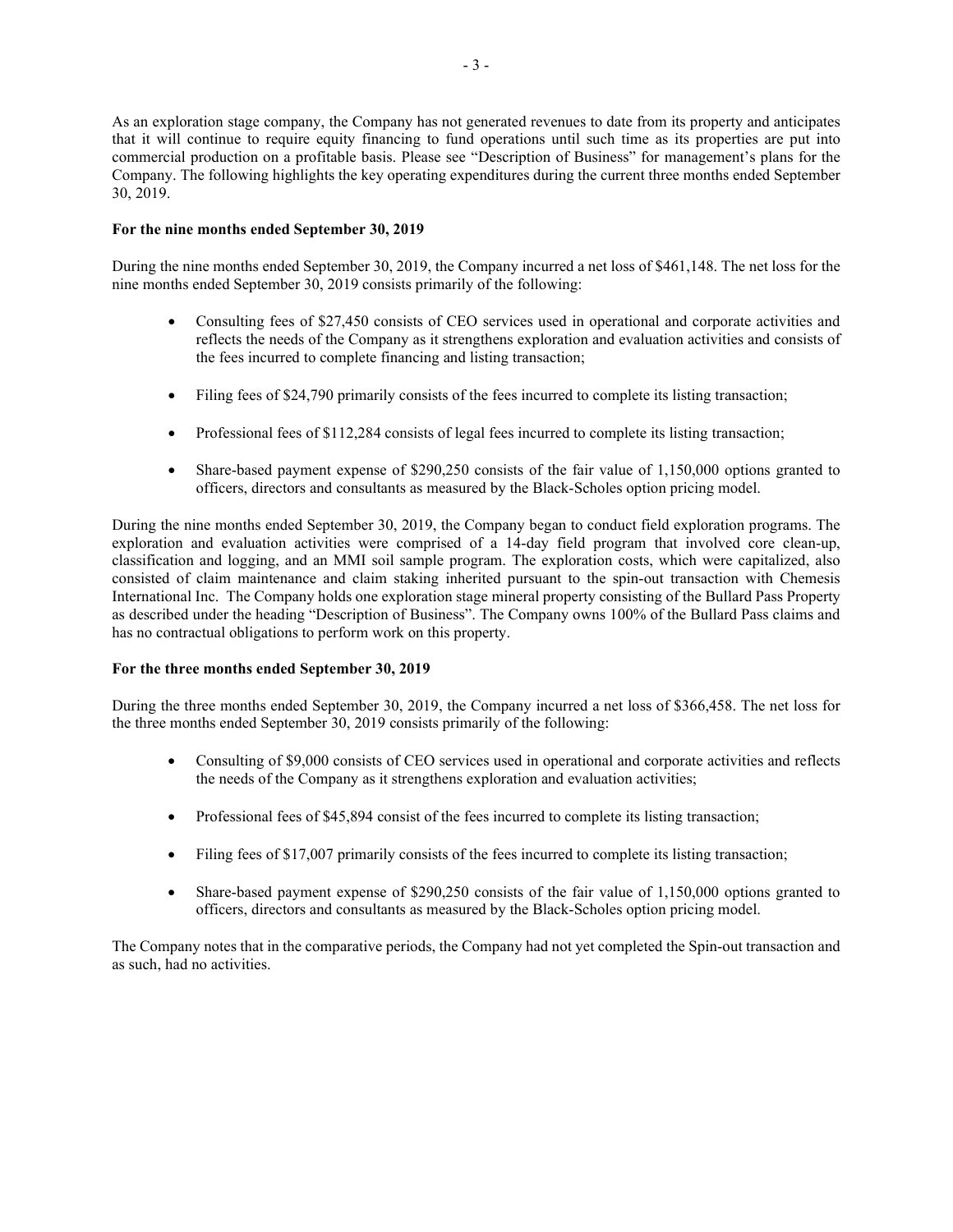# **SUMMARY OF QUARTERLY RESULTS**

|                                      | <b>Ouarter</b><br><b>Ended</b><br><b>September</b><br>30, 2019 | <b>Ouarter</b><br><b>Ended</b><br><b>June 30,</b><br>2019<br>S | <b>Ouarter</b><br>Ended<br>March 31,<br>2019 | <b>Ouarter</b><br><b>Ended</b><br>December 31,<br>2018 | <b>Period from</b><br>incorporation on<br><b>August 30, 2018 to</b><br><b>September 30, 2018</b> |
|--------------------------------------|----------------------------------------------------------------|----------------------------------------------------------------|----------------------------------------------|--------------------------------------------------------|--------------------------------------------------------------------------------------------------|
| Revenue                              | Nil                                                            | Nil                                                            | Nil                                          | Nil                                                    | Nil                                                                                              |
| Net loss                             | (366, 458)                                                     | (94,690)                                                       | (28,694)                                     | (18,900)                                               | Nil                                                                                              |
| Loss per share, basic<br>and diluted | (0.03)                                                         | (0.01)                                                         | (0.02)                                       | (18,900)                                               | Nil                                                                                              |

The following is a summary of the Company's financial results for the eight most recently completed quarters:

The activities of the Company consist of work performed to complete the plan of arrangement. This was completed February 1, 2019. The Company completed a private placement to raise \$416,500 in the first quarter of fiscal 2019, with funds being used to execute exploration activities over its Bullard Pass property.

On a quarter-by-quarter basis the loss can fluctuate significantly due to a number of factors including exploration activities during the period, impairment of assets, and the timing of stock option grants, changes in nature of the business.

An analysis of the quarterly results over the quarters from inception shows a significant change in financial performance primarily due to the completion of the spin-out transaction and activities from a start-up. Transactions incurred to date, consist primarily of legal, listing expense and consulting fees.

# **LIQUIDITY**

The Company does not generate cash from operations. The Company finances exploration activities by raising capital from private placements and equity markets. The Company may encounter difficulty sourcing future financing in light of the recent economic downturn.

The Company had cash of \$200,418 and working capital of \$84,049 at September 30, 2019.

During the nine months ended September 30, 2019:

- On February 1, 2019, the Company issued 3,246,621 common shares pursuant to an arrangement to spin-out exploration and evaluation assets. Further, the Company issued 305,000 options at a weighted average exercise price of \$1.02 per option and 229,014 warrants at an exercise price of \$1.00 to complete the transaction.
- As of September 30, 2019, the Company has access to a loan facility for proceeds up to \$400,000 to be used to complete exploration and evaluation activities. To date, no amounts have been borrowed
- During the nine months ended September 30, 2019, the Company issued 8,300,000 units at a price of \$0.05 per unit for total proceeds of \$415,000 and 33,000 shares at a price of \$0.05 per share for total net proceeds of \$1,500. Each unit consists of one common share and one share purchase warrant with each warrant entitling the holder to acquire one additional common share of the Company at an exercise price of \$0.10 for a period of two years from the date of issuance..
- Subsequently on October 9, 2019, the Company completed a private placement issuing 2,023,075 units at a price of \$0.26 per unit for total proceeds of \$526,000. Each unit consists of one common share and one common share purchase warrant, with each warrant exercisable for one common share a price of \$0.32 for a period two years from the date of issuance.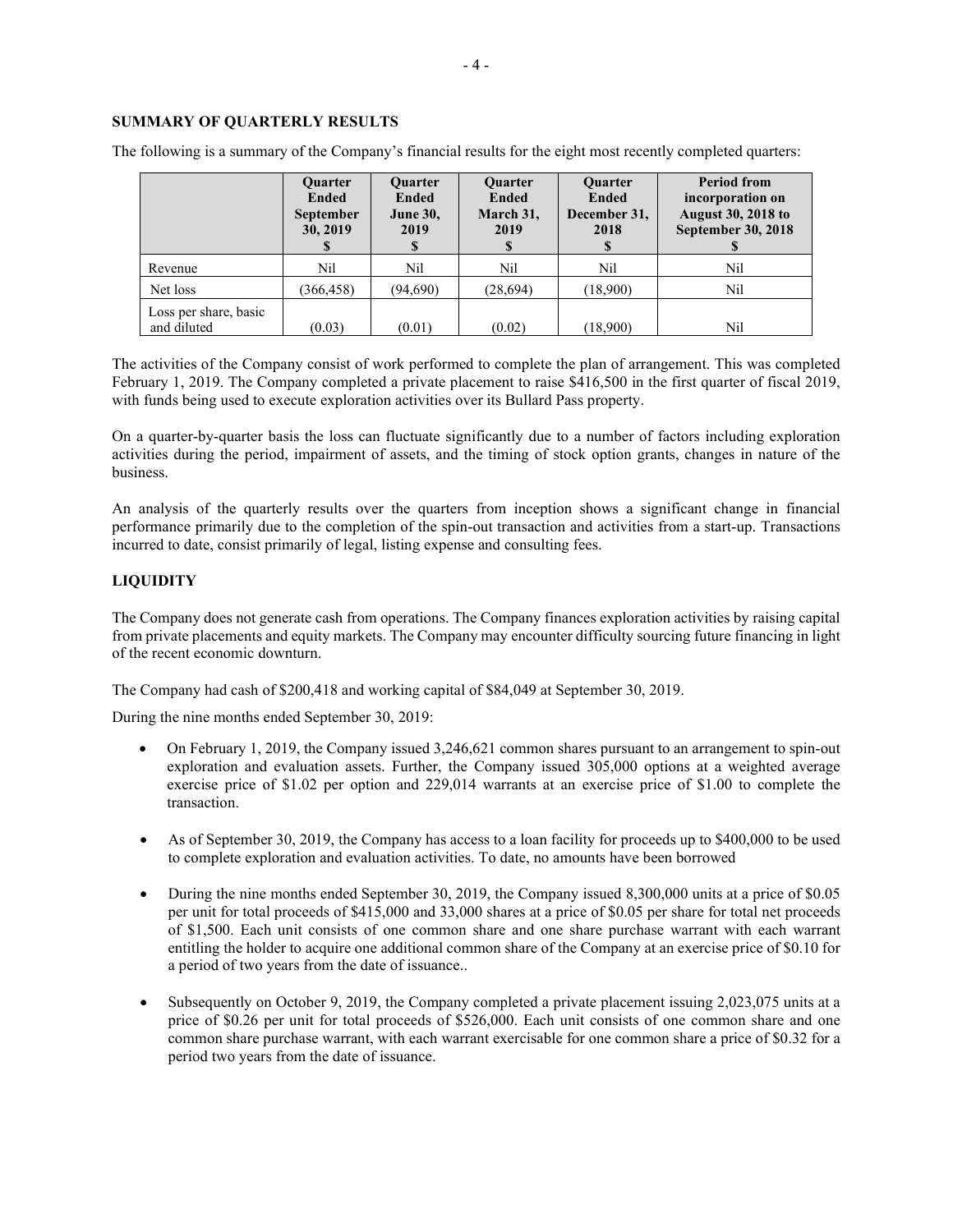If additional funds are required, the Company plans to raise additional capital primarily through the private placement of its equity securities. Under such circumstances, there is no assurance that the Company will be able to obtain further funds required for the Company's continued working capital requirements. Due to the overall poor market conditions for junior mineral exploration companies, the Company may find it increasingly difficult to raise the funds required to continue the Company's operations. Share prices have undergone significant decreases and any issuance of the Company's equity securities in the near future may result in substantial dilution to the Company's existing shareholders.

## **LIQUIDITY AND CAPITAL RESOURCES**

The Company has no capital commitments in connection with its exploration property. The Company holds 100% interests in the Bullard Pass Property through its wholly-owned subsidiary and is not required to make any expenditure commitments on this property and has no contractual obligations on this property.

The Company will add and/or drop claims based on geological merit and as financial resources allow.

#### **Operating Activities**

The Company used cash of \$73,429 pursuant to operating activities during the nine months ended September 30, 2019.

## **Investing Activities**

The Company used net cash of \$142,654 in investing activities during the nine months ended September 30, 2019, relating to expenditures on the Company's Bullard Pass property.

#### **Financing Activities**

The Company received net cash of \$416,500 from financing activities during the nine months ended September 30, 2019.

#### **OFF-BALANCE SHEET ARRANGEMENTS**

The Company has not entered into any off-balance sheet arrangements.

## **TRANSACTIONS WITH RELATED PARTIES**

Key management personnel are the directors and officers of the Company. Management compensation transactions for the nine months ended September 30, 2019 is summarized as follows:

|                                         | September<br>30, 2019   |
|-----------------------------------------|-------------------------|
| Management fees<br>Share-based payments | \$<br>37,450<br>100,957 |
| Total                                   | \$<br>138,450           |

These transactions were in the normal course of operations and measured at their exchange amounts, being the amounts agreed to by the parties to the transactions.

As of September 30, 2019, \$nil (December 31, 2018 - \$18,900) is owed to Brian Thurston, CEO of the Company for unpaid fees and expenses.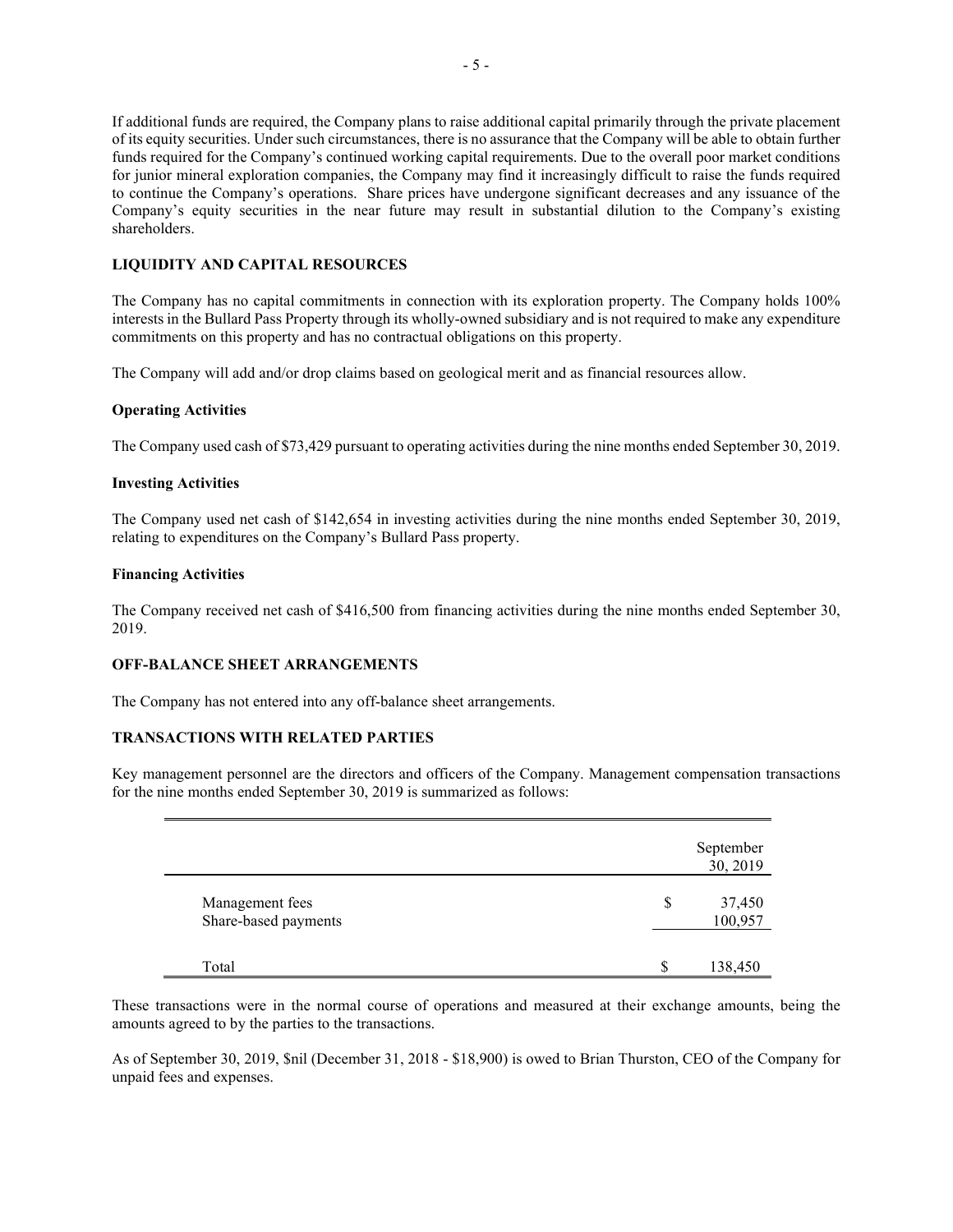During the nine months ended September 30, 2019, \$37,450 was paid to Brian Thurston, CEO of the Company pursuant to management and geology related services provided. Of this amount, \$10,000 was capitalized to exploration and evaluation assets.

The Company granted options with fair values measured using the black-scholes option pricing model as follows:

|                                                                                                           | Number of options<br>granted            | Fair value expensed in | the period                           |
|-----------------------------------------------------------------------------------------------------------|-----------------------------------------|------------------------|--------------------------------------|
| Brian Thurston, CEO and Director<br>Eli Dusenbury, CFO<br>Mike Aujla, Director<br>Dave McMillan, Director | 150,000<br>50,000<br>100,000<br>100,000 | \$                     | 37,859<br>12,620<br>25,239<br>25,239 |
| Total                                                                                                     | 400,000                                 |                        | 100,957                              |

## **PROPOSED TRANSACTIONS**

As of the date of this MD&A, there were no proposed transactions.

## **SUBSEQUENT EVENTS**

On October 9, 2019, the Company completed a private placement issuing 2,023,075 units at a price of \$0.26 per unit for total proceeds of \$526,000. Each unit consists of one common share and one common share purchase warrant, with each warrant exercisable for one common share a price of \$0.32 for a period two years from the date of issuance.

#### **ACCOUNTING STANDARDS ISSUED BUT NOT YET EFFECTIVE**

The Company has reviewed new and revised accounting pronouncements that have been issued but are not yet effective. The Company has not early adopted any of these standards and is currently evaluating the impact, if any, that these standards might have on its financial statements.

#### **Accounting standard adopted during the period**

Certain new standards, interpretations and amendments to existing standards have been issued by the IASB or International Financial Reporting Interpretations Committee ("IFRIC") that are mandatory for accounting periods beginning after January 1, 2019, or later periods. New standards and updates, which are not applicable or are not consequential to the Company, have been excluded from the list below.

IFRS 16, Leases, specifies how an entity will recognize, measure, present and disclose leases. The standard provides a single lessee accounting model, requiring lessees to recognize assets and liabilities for all leases unless the lease term is 12 months or less or the underlying asset has a low value. Lessors continue to classify leases as operating or finance, with IFRS 16's approach to lessor accounting substantially unchanged from its predecessor, IAS 17 Leases. IFRS 16 is effective for years beginning after January 1, 2019. There was no impact on the Company's financial statements pursuant to adopting this standard.

# **FINANCIAL INSTRUMENTS AND OTHER INSTRUMENTS**

The Company's financial instruments are exposed to certain financial risks which are discussed in detail in note 4.10 of the Company's audited financial statements for the year ended December 31, 2018.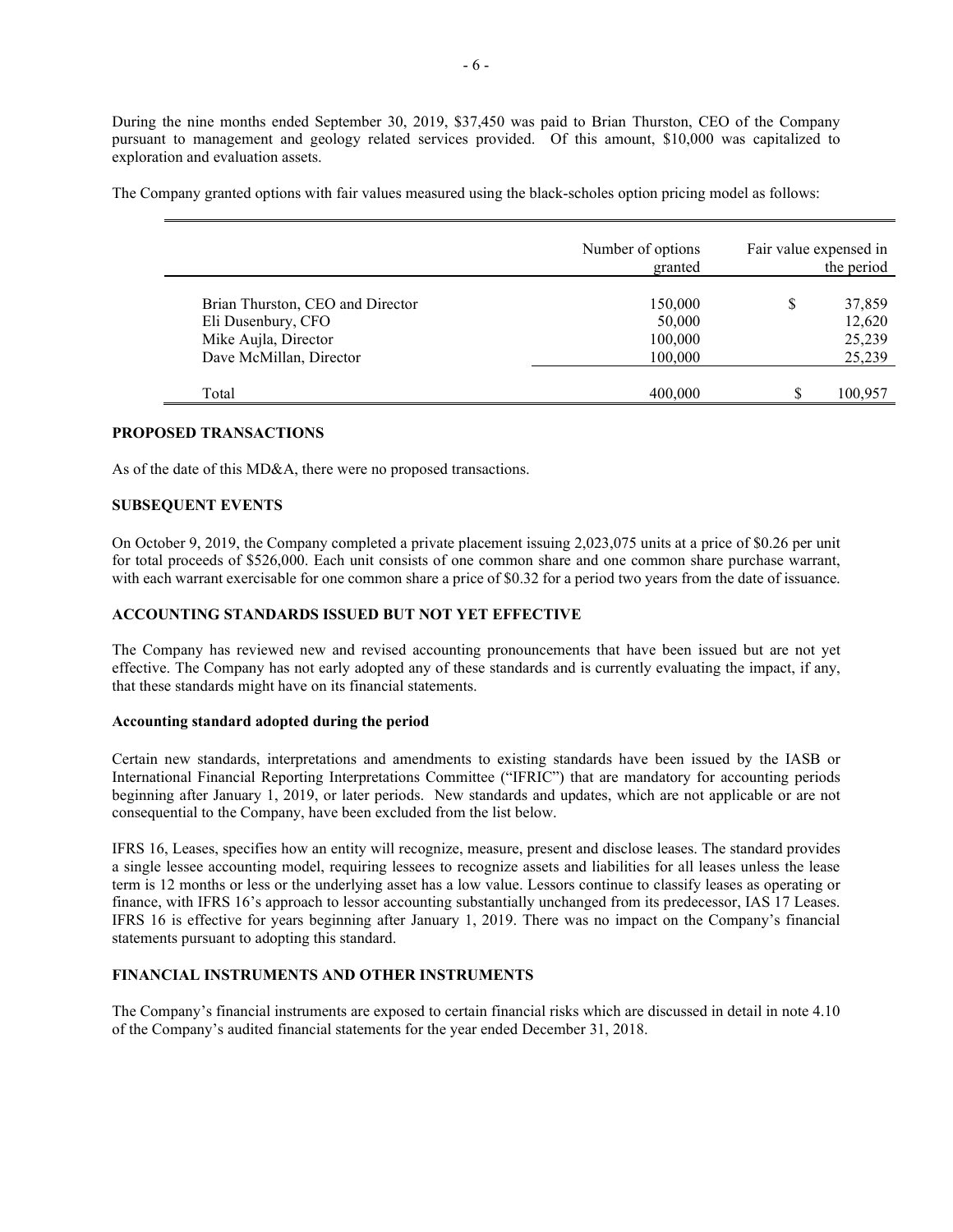# **ADDITIONAL DISCLOSURE FOR VENTURE ISSUERS WITHOUT SIGNIFICANT REVENUE**

During the nine months ended September 30, 2019, the Company incurred the following significant expenses:

|                      | 2019    |
|----------------------|---------|
|                      |         |
| Consulting           | 27,450  |
| Filing fees          | 24,790  |
| Professional fees    | 112,284 |
| Share-based payments | 290,250 |

An analysis of material components of the Company's consulting, exploration, filing, and professional fee expenses is disclosed in the financial statements for the nine months ended September 30, 2019 to which this MD&A relates.

The Company had one exploration property during the nine months ended September 30, 2019 pursuant to the plan of arrangement with Chemesis International Inc., which completed on February 1, 2019. The Company has 100% interest in the Bullard Pass Property held through its wholly-owned subsidiary.

# **DISCLOSURE OF OUTSTANDING SHARE DATA**

Shares issued and outstanding as at November 21, 2019 is 10,323,075 common shares.

As of November 21, 2019, the following warrants were outstanding:

| <b>Expiry date</b> | Warrants  | <b>Exercise Price</b> |      |
|--------------------|-----------|-----------------------|------|
| April 18, 2021     | 8,300,000 |                       | 0.10 |
| October 9, 2021    | 2.023.075 |                       | 0.32 |

Pursuant to the spin-out transaction options the Company granted 305,000 options. As of November 21, 2019, the following options were outstanding:

|                    | <b>Outstanding and exercisable</b> |                                    |                              |  |
|--------------------|------------------------------------|------------------------------------|------------------------------|--|
|                    |                                    |                                    | <b>Remaining contractual</b> |  |
| <b>Expiry date</b> | <b>Number of options</b>           | <b>Exercise price</b>              | life (years)                 |  |
| June 9, 2022       | 17,500                             | 0.50                               | 2.69                         |  |
| August 18, 2022    | 15,000                             | 1.10                               | 2.88                         |  |
| July 22, 2023      | 240,000                            | 1.00                               | 3.81                         |  |
| September 27, 2023 | 10,000                             | 1.74                               | 3.99                         |  |
| November 6, 2023   | 15,000                             | 1.40                               | 4.10                         |  |
| September 24, 2024 | 1,150,000                          | 0.32                               | 4.99                         |  |
|                    | 1,447,500                          | 0.46                               | 4.73                         |  |
|                    | <b>Outstanding and exercisable</b> |                                    |                              |  |
|                    |                                    |                                    | <b>Remaining contractual</b> |  |
| <b>Expiry date</b> | <b>Number of options</b>           | <b>Exercise price</b>              | life (years)                 |  |
| June 9, 2022       | 17,500                             | 0.50                               | 2.69                         |  |
| August 18, 2022    | 15,000                             | 1.10                               | 2.88                         |  |
| July 22, 2023      | 240,000                            | 1.00                               | 3.81                         |  |
| September 27, 2023 | 10,000                             | 1.74                               | 3.99                         |  |
| November 6, 2023   | 15,000                             | 1.40                               | 4.10                         |  |
| September 24, 2024 | 1,150,000                          | 0.32                               | 4.99                         |  |
|                    | 1,447,500                          | 0.46                               | 4.73                         |  |
|                    |                                    | <b>Outstanding and exercisable</b> |                              |  |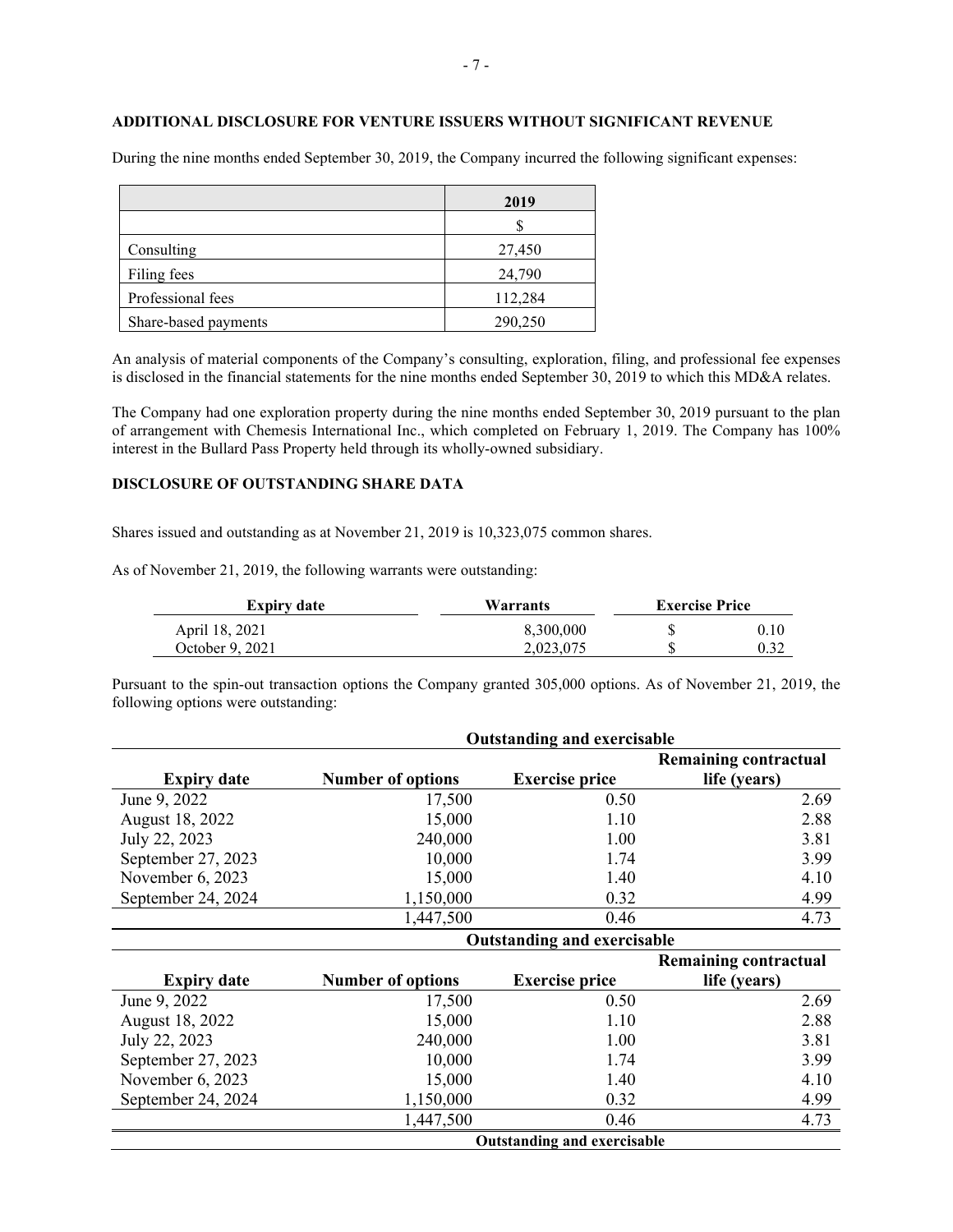|                    |                          |                       | Remaining contractual life |
|--------------------|--------------------------|-----------------------|----------------------------|
| <b>Expiry date</b> | <b>Number of options</b> | <b>Exercise price</b> | (vears)                    |
| June 9, 2022       | 17,500                   | 0.50                  | 2.69                       |
| August 18, 2022    | 15,000                   | 1.10                  | 2.88                       |
| July 22, 2023      | 240,000                  | 1.00                  | 3.81                       |
| September 27, 2023 | 10,000                   | 1.74                  | 3.99                       |
| November 6, 2023   | 15,000                   | 1.40                  | 4.10                       |
| September 24, 2024 | 1,150,000                | 0.32                  | 4.99                       |
|                    | 1,447,500                | 0.46                  | 4.73                       |

## **RISK FACTORS**

Much of the information included in this report includes or is based upon estimates, projections or other forwardlooking statements. Such forward-looking statements include any projections or estimates made by the Company and its management in connection with the Company's business operations. While these forward-looking statements, and any assumptions upon which they are based, are made in good faith and reflect the Company's current judgment regarding the direction of its business, actual results will almost always vary, sometimes materially, from any estimates, predictions, projections, assumptions, or other future performance suggested herein. Except as required by law, the Company undertakes no obligation to update forward-looking statements to reflect events or circumstances occurring after the date of such statements.

Such estimates, projections or other forward-looking statements involve various risks and uncertainties as outlined below. The Company cautions readers of this report that important factors in some cases have affected and, in the future, could materially affect actual results and cause actual results to differ materially from the results expressed in any such estimates, projections or other forward-looking statements. In evaluating the Company, its business and any investment in its business, readers should carefully consider the following factors:

## **Risks Related to the Company's Business**

## *Because of the unique difficulties and uncertainties inherent in mineral exploration ventures, the Company faces a high risk of business failure.*

Potential investors should be aware of the difficulties normally encountered by mineral exploration companies and the high rate of failure of such enterprises. The likelihood of success must be considered in light of the problems, expenses, difficulties, complications and delays encountered in connection with the exploration program that the Company intends to undertake on its properties and any additional properties that the Company may acquire. These potential problems include unanticipated problems relating to exploration, and additional costs and expenses that may exceed current estimates. The expenditures to be made by the Company in the exploration of its properties may not result in the discovery of mineral deposits. Any expenditures that the Company may make in the exploration of any other mineral property that it may acquire may not result in the discovery of any commercially exploitable mineral deposits. Problems such as unusual or unexpected geological formations and other conditions are involved in all mineral exploration and often result in unsuccessful exploration efforts. If the results of the Company's exploration do not reveal viable commercial mineralization, the Company may decide to abandon some or all of its property interests.

#### *Loss of Interest in Properties*

The Company's ability to maintain an interest in the properties optioned by the Company will be dependent on its ability to raise additional funds by equity financing. Failure to obtain additional financing may result in the Company being unable to make the periodic payments required to keep the property interests in good standing and could result in the delay or postponement of further exploration and or the partial or total loss of the Company's interest in the properties optioned by the Company, including the Qualifying Property.

*Because of the speculative nature of the exploration of mineral properties, there is no assurance that the Company's exploration activities will result in the discovery of any quantities of mineral deposits on its current properties or any other additional properties the Company may acquire.*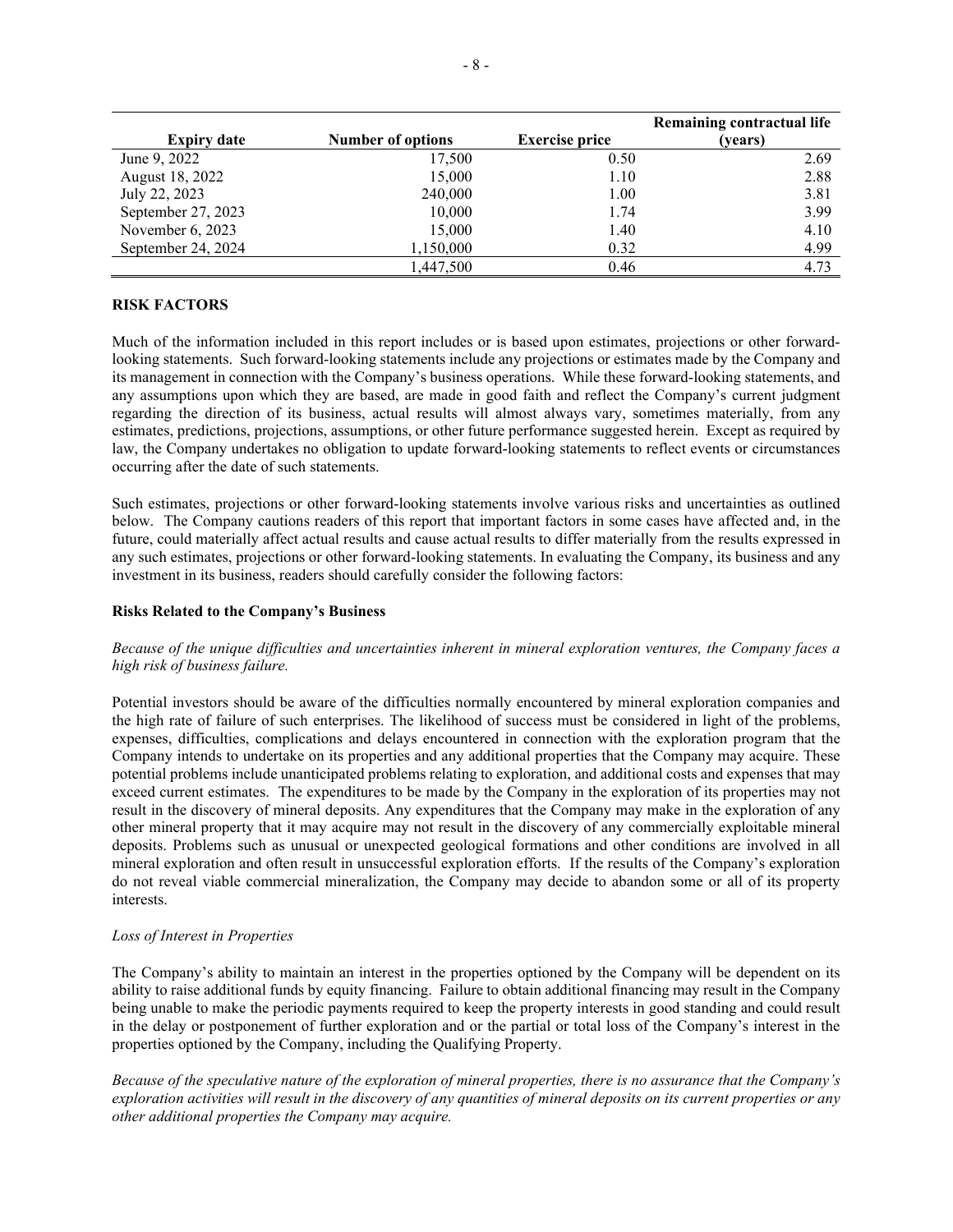The Company intends to continue exploration on its current properties and the Company may or may not acquire additional interests in other mineral properties. The search for mineral deposits as a business is extremely risky. The Company can provide investors with no assurance that exploration on its current properties, or any other property that the Company may acquire, will establish that any commercially exploitable quantities of mineral deposits exist. Additional potential problems may prevent the Company from discovering any mineral deposits. These potential problems include unanticipated problems relating to exploration and additional costs and expenses that may exceed current estimates. If the Company is unable to establish the presence of mineral deposits on its properties, its ability to fund future exploration activities will be impeded, the Company will not be able to operate profitably and investors may lose all of their investment in the Company.

*The potential profitability of mineral ventures depends in part upon factors beyond the control of the Company and even if the Company discovers and exploits mineral deposits, the Company may never become commercially viable and the Company may be forced to cease operations.*

The commercial feasibility of an exploration program on a mineral property is dependent upon many factors beyond the Company's control, including the existence and size of mineral deposits in the properties the Company explores the proximity and capacity of processing equipment, market fluctuations of prices, taxes, royalties, land tenure, allowable production and environmental regulation. These factors cannot be accurately predicted and any one or a combination of these factors may result in the Company not receiving an adequate return on invested capital. These factors may have material and negative effects on the Company's financial performance and its ability to continue operations.

## *Exploration and exploitation activities are subject to comprehensive regulation which may cause substantial delays or require capital outlays in excess of those anticipated causing an adverse effect on the Company.*

Exploration and exploitation activities are subject to federal, provincial, state and local laws, regulations and policies, including laws regulating the removal of natural resources from the ground and the discharge of materials into the environment. Exploration and exploitation activities are also subject to federal, provincial, state and local laws and regulations which seek to maintain health and safety standards by regulating the design and use of drilling methods and equipment.

Environmental and other legal standards imposed by federal, provincial, state or local authorities may be changed and any such changes may prevent the Company from conducting planned activities or may increase its costs of doing so, which would have material adverse effects on its business. Moreover, compliance with such laws may cause substantial delays or require capital outlays in excess of those anticipated, thus causing an adverse effect on the Company. Additionally, the Company may be subject to liability for pollution or other environmental damages that the Company may not be able to or elect not to insure against due to prohibitive premium costs and other reasons. Any laws, regulations or policies of any government body or regulatory agency may be changed, applied or interpreted in a manner which will alter and negatively affect the Company's ability to carry on its business.

## *Title to mineral properties is a complex process and the Company may suffer a material adverse effect in the event one or more of its property interests are determined to have title deficiencies.*

Acquisition of title to mineral properties is a very detailed and time-consuming process. Title to, and the area of, mineral properties may be disputed. Although the Company has either staked property or entered into property option agreements or joint venture agreements on its existing Project interests, the Company cannot give an assurance that title to such property will not be challenged or impugned. Further, the Company cannot give an assurance that the existing description of mining titles will not be changed due to changes in policy, rulings, or law in the jurisdiction where the property is located. Mineral properties sometimes contain claims or transfer histories that examiners cannot verify. A successful claim that the Company does not have title to one or more of its properties could cause the Company to lose any rights to explore, develop and mine any minerals on that property, without compensation for its prior expenditures relating to such property.

The properties optioned by the Company may now or in the future be the subject of first nations land claims. The legal nature of aboriginal land claims is a matter of considerable complexity. The impact of any such claim on the Company's ownership interest in the properties optioned by the Company cannot be predicted with any degree of certainty and no assurance can be given that a broad recognition of aboriginal rights in the area in which the properties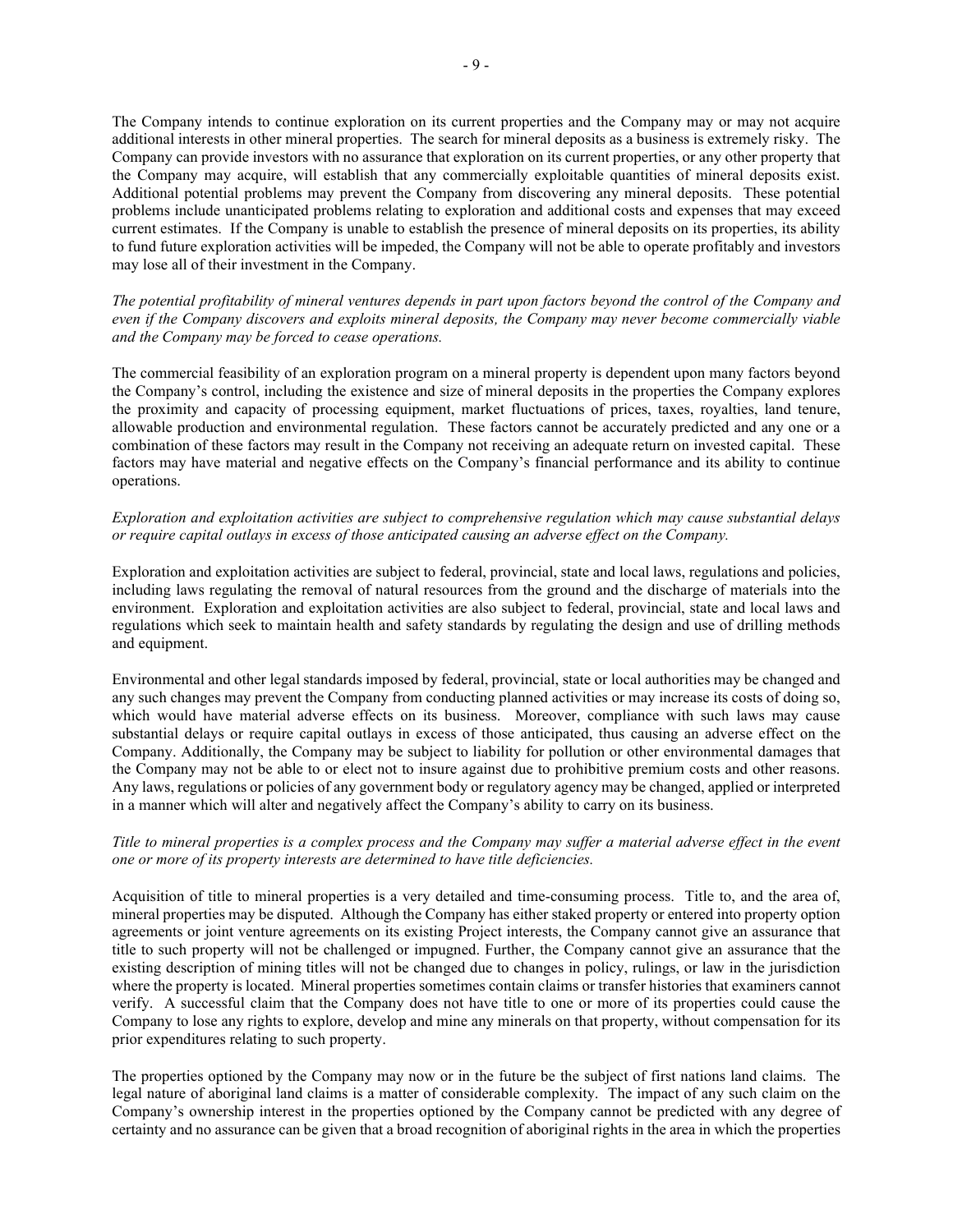optioned by the Company are located, by way of a negotiated settlement or judicial pronouncement, would not have an adverse effect on the Company's activities. Even in the absence of such recognition, the Company may at some point be required to negotiate with first nations in order to facilitate exploration and development work on the properties optioned by the Company.

*Because the Company's property interests may not contain mineral deposits and because it has never made a profit from its operations, the Company's securities are highly speculative and investors may lose all of their investment in the Company.*

The Company's securities must be considered highly speculative, generally because of the nature of its business and its stage of operations. The Company currently has exploration stage property interests which may not contain mineral deposits. The Company may or may not acquire additional interests in other mineral properties but the Company does not have plans to acquire rights in any specific mineral properties as of the date of this report. Accordingly, the Company has not generated significant revenues nor has it realized a profit from its operations to date and there is little likelihood that the Company will generate any revenues or realize any profits in the short term. Any profitability in the future from the Company's business will be dependent upon locating and exploiting mineral deposits on the Company's current properties or mineral deposits on any additional properties that the Company may acquire. The likelihood that any mineral properties that the Company may acquire or have an interest in will contain commercially exploitable mineral deposits is extremely remote. The Company may never discover mineral deposits in respect to its current properties or any other area, or the Company may do so and still not be commercially successful if the Company is unable to exploit those mineral deposits profitably. The Company may not be able to operate profitably and may have to cease operations, the price of its securities may decline and investors may lose all of their investment in the Company.

## *As the Company faces intense competition in the mineral exploration and exploitation industry, the Company will have to compete with the Company's competitors for financing and for qualified managerial and technical employees.*

The Company's competition includes large established mining companies with substantial capabilities and with greater financial and technical resources than the Company. As a result of this competition, the Company may have to compete for financing and be unable to acquire financing on terms it considers acceptable. The Company may also have to compete with the other mining companies for the recruitment and retention of qualified managerial and technical employees. If the Company is unable to successfully compete for financing or for qualified employees, the Company's exploration programs may be slowed down or suspended, which may cause the Company to cease operations as a company.

#### *The Company's future is dependent upon its ability to obtain financing and if the Company does not obtain such financing, the Company may have to cease its exploration activities and investors could lose their entire investment.*

There is no assurance that the Company will operate profitably or will generate positive cash flow in the future. The Company requires additional financing in order to proceed with the exploration and development of its properties. The Company will also require additional financing for the fees it must pay to maintain its status in relation to the rights to the Company's properties and to pay the fees and expenses necessary to operate as a public company. The Company will also need more funds if the costs of the exploration of its mineral claims are greater than the Company has anticipated. The Company will require additional financing to sustain its business operations if it is not successful in earning revenues. The Company will also need further financing if it decides to obtain additional mineral properties. The Company currently does not have any arrangements for further financing and it may not be able to obtain financing when required. The Company's future is dependent upon its ability to obtain financing. If the Company does not obtain such financing, its business could fail and investors could lose their entire investment.

## *The Company's directors and officers are engaged in other business activities and accordingly may not devote sufficient time to the Company's business affairs, which may affect its ability to conduct operations and generate revenues.*

The Company's directors and officers are involved in other business activities. As a result of their other business endeavours, the directors and officers may not be able to devote sufficient time to the Company's business affairs, which may negatively affect its ability to conduct its ongoing operations and its ability to generate revenues. In